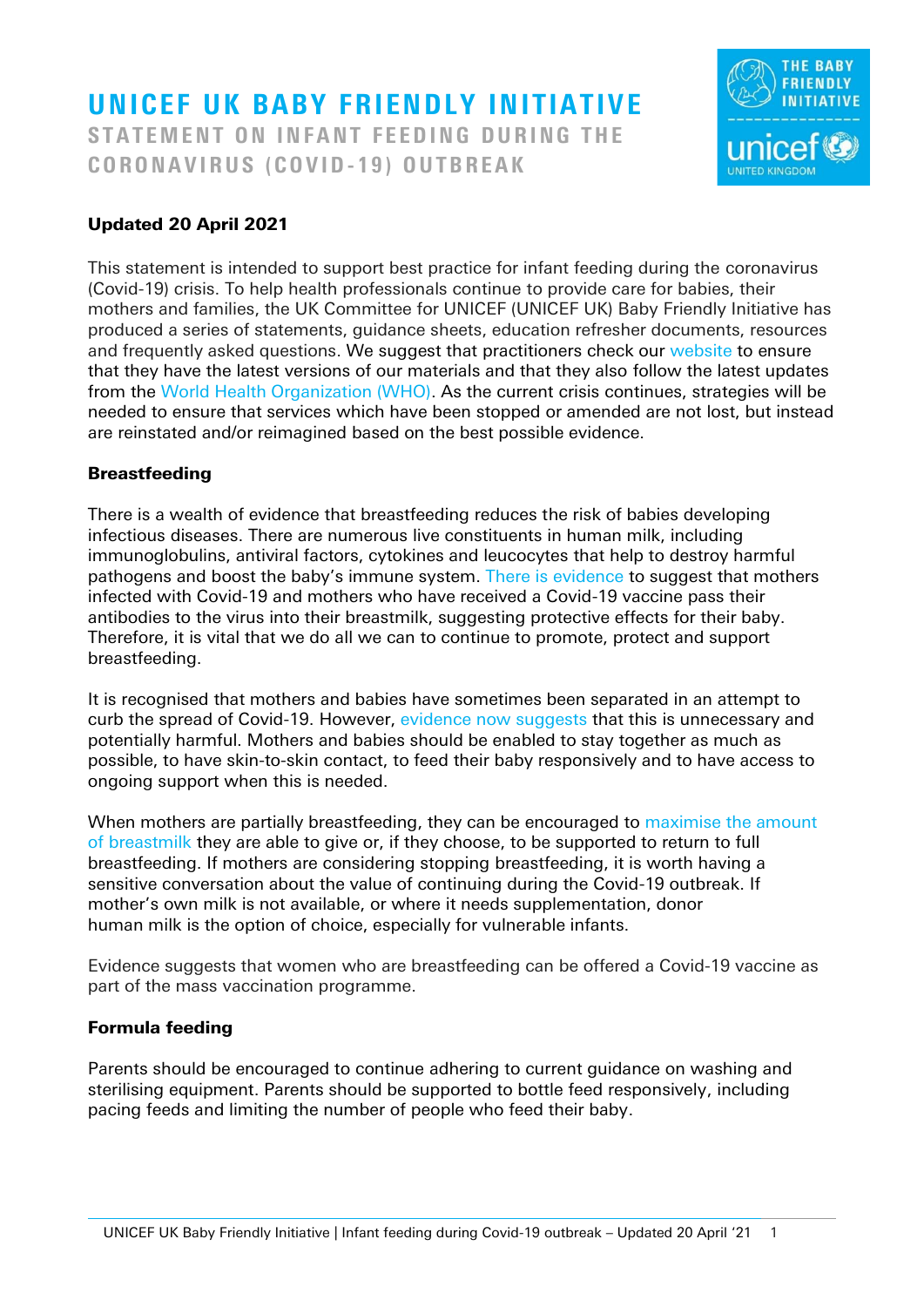## Practical information for all parents if they have Covid-19 and are caring for their baby

If parents or carers are infected, take precautions to limit the spread of Covid-19 to the baby by:

- washing hands thoroughly before and after contact with the baby
- **E** routinely cleaning and disinfecting any surfaces touched
- **E** cleaning any infant feeding equipment, including breast pumps, bottles and teats thoroughly before and after use
- **•** practicing respiratory hygiene, including during feeding, for example by avoiding coughing or sneezing on the baby and by wearing a fluid-resistant face mask
- **•** parents should take care to avoid falling asleep with their baby (see Co-sleeping and [SIDS,](https://www.unicef.org.uk/babyfriendly/baby-friendly-resources/sleep-and-night-time-resources/co-sleeping-and-sids/) [Safer sleep for babies\)](https://www.unicef.org.uk/babyfriendly/new-resources-safer-sleep-week/)
- **•** if a breastfeeding mother is feeling unwell, continuing to breastfeed rather than expressing may be easier and less stressful during this time – alternatively, she may prefer for someone who is well to feed expressed breastmilk to the baby
- **EXT** if the mother is too unwell to breastfeed or express breastmilk, she may be supported [to re-lactate](https://www.unicef.org.uk/babyfriendly/wp-content/uploads/sites/2/2020/03/Unicef-UK-Baby-Friendly-Initiative-Maximising-breastmilk-and-re-lactation-guidance-2.pdf) once well enough; consider using donor milk if available and applicable
- **E** if a baby is being bottle fed with infant formula or expressed milk, wash equipment in hot, soapy water and sterilise carefully before each use.

## Supporting close and loving relationships

Regardless of feeding method, it is essential that babies' needs for emotional attachment with their parents / primary caregiver continue to be considered. Keeping babies close and responding to their needs for food, love and comfort are all essential for babies' health, wellbeing and development. In addition, this will enhance the mother's mental wellbeing in the postnatal period. Visual face-to-face interaction with parents is important for newborn brain development and attachment. Parents who are asymptomatic should not be required to wear masks when interacting with their baby. If women have suspected or confirmed Covid-19, they should wear a mask when handling the baby but should be enabled to remove it and interact visually with the baby at a safe distance.

## Accessing infant formula for families in need

During the Covid-19 outbreak, there has been concern that the financial situation of some families is deteriorating rapidly, leaving them unable to afford infant formula or food for their baby.

Currently, parents should be advised that stage 1 / first infant formula should be used for infants in the first year of life.

**E** Advise parents to always make up infant formula as per the manufacturer's quidance and to not be tempted to add more water to the feed to make it last longer, as diluting the milk could endanger the baby's health.

There are reports that the number of families applying for universal credit has dramatically increased during the Covid-19 outbreak. Families in receipt of universal credit are entitled to [Healthy Start](https://www.healthystart.nhs.uk/) vouchers (or equivalent in the devolved nations). Supporting families to claim their vouchers will enable them to access infant formula.

It is acceptable for public services to distribute infant formula in an emergency and where there is genuine need, providing that a continued supply can be guaranteed. Normal infant